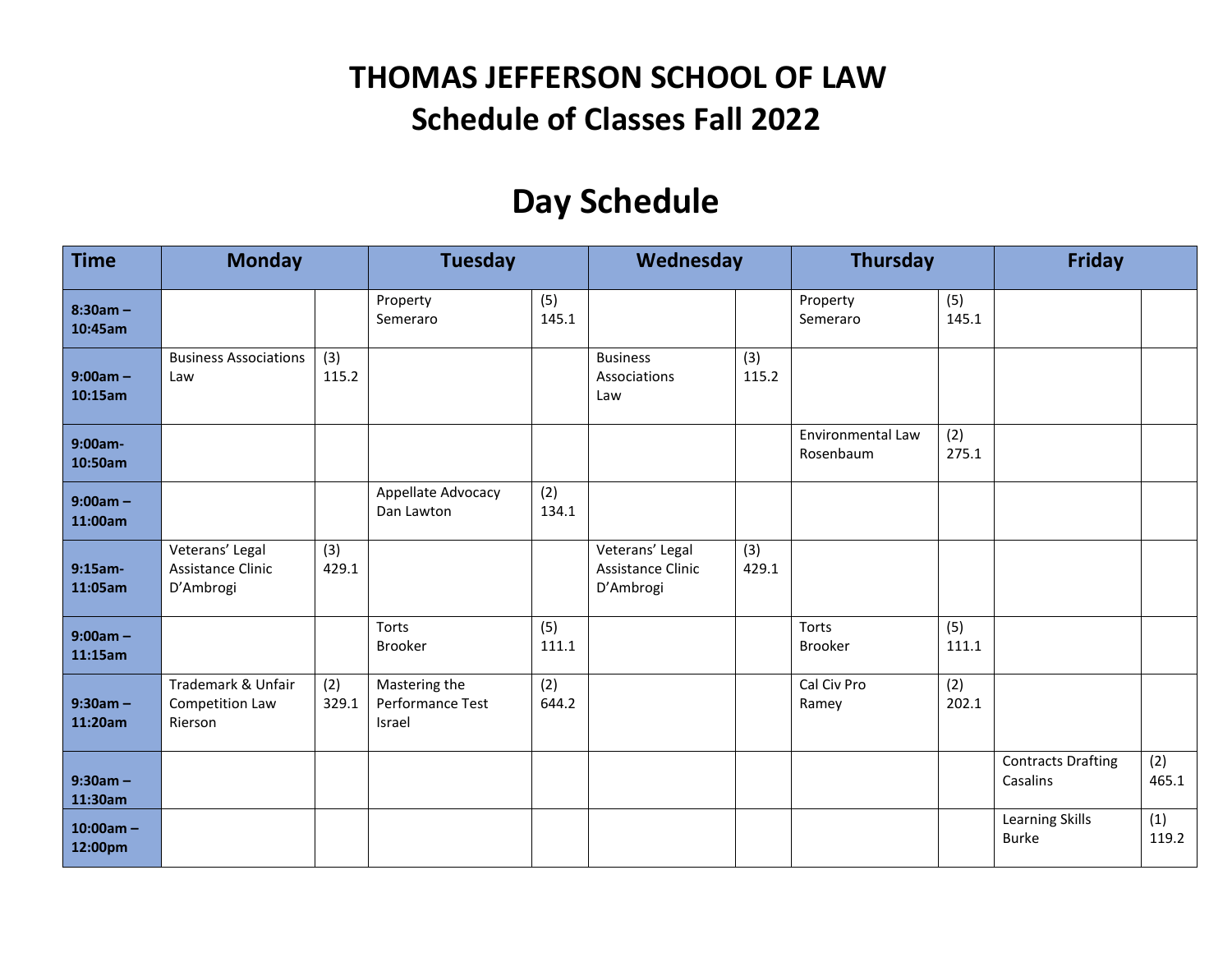| <b>Time</b>                         | <b>Monday</b>                           |              | <b>Tuesday</b>                                                           |                              | Wednesday                                  |              | <b>Thursday</b>                                                                 |                              | <b>Friday</b>                               |              |
|-------------------------------------|-----------------------------------------|--------------|--------------------------------------------------------------------------|------------------------------|--------------------------------------------|--------------|---------------------------------------------------------------------------------|------------------------------|---------------------------------------------|--------------|
| $10:15am -$<br>11:30am              | <b>Business Associations</b><br>Templin | (3)<br>115.1 |                                                                          |                              | <b>Business</b><br>Associations<br>Templin | (3)<br>115.1 |                                                                                 |                              |                                             |              |
| $10:30am -$<br>11:55am              | Contracts<br>Madwatkins                 | (5)<br>101.1 |                                                                          |                              | Contracts<br>Madwatkins                    | (5)<br>101.1 |                                                                                 |                              | Contracts<br>Madwatkins                     | (5)<br>101.1 |
| 10:50 AM $-$<br>12:50 PM            |                                         |              |                                                                          |                              | <b>Entertainment Law</b><br>Keston         | (2)<br>237.1 |                                                                                 |                              |                                             |              |
| $11:30am -$<br>12:45pm              |                                         |              |                                                                          |                              |                                            |              |                                                                                 |                              | Judicial Seminar<br>Tropp<br>Variable Units | 702.1        |
| $1:00$ pm $-$<br>2:15 <sub>pm</sub> | Remedies<br>Wezelman                    | (3)<br>166.1 | Constitutional Law I<br>Vandevelde<br>Bar Exam<br>Fundamentals<br>Israel | (3)<br>135.1<br>(3)<br>646.1 | Remedies<br>Wezelman                       | (3)<br>166.1 | Constitutional Law I<br>Vandevelde<br><b>Bar Exam</b><br>Fundamentals<br>Israel | (3)<br>135.1<br>(3)<br>646.1 |                                             |              |
| 1:00pm-<br>3:00pm                   |                                         |              |                                                                          |                              |                                            |              |                                                                                 |                              | Learning Skills<br>Oberjuerge               | (1)<br>119.1 |
| $1:00$ pm $-$<br>2:30 <sub>pm</sub> |                                         |              | Legal Writing I<br>TBA<br>Legal Writing I<br>TBA                         | (3)<br>099.1<br>(3)<br>099.2 |                                            |              | Legal Writing I<br>TBA<br>Legal Writing I<br>TBA                                | (3)<br>099.1<br>(3)<br>099.2 |                                             |              |
| $1:00$ pm $-$<br>2:50pm             |                                         |              |                                                                          |                              |                                            |              |                                                                                 |                              | Mastering the<br>Performance Test<br>Israel | (2)<br>644.1 |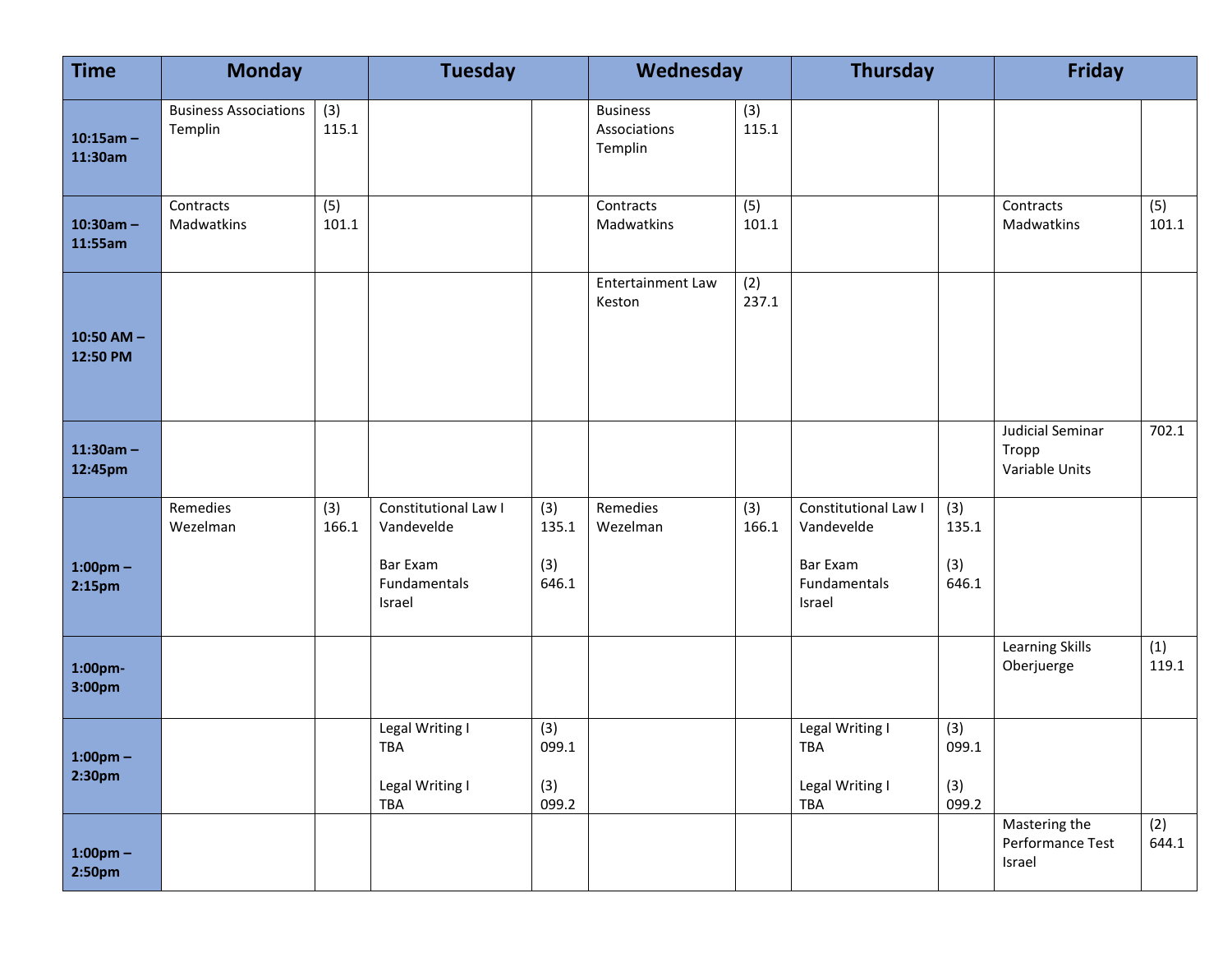| <b>Time</b>                         | <b>Monday</b>        |              | <b>Tuesday</b>                     |                           | Wednesday                                                          |              | <b>Thursday</b>                    |                           | <b>Friday</b>                                                                                        |              |
|-------------------------------------|----------------------|--------------|------------------------------------|---------------------------|--------------------------------------------------------------------|--------------|------------------------------------|---------------------------|------------------------------------------------------------------------------------------------------|--------------|
| $1:00$ pm $-$<br>3:15 <sub>pm</sub> | Contracts<br>Templin | (5)<br>101.2 |                                    |                           | Contracts<br>Templin                                               | (5)<br>101.2 |                                    |                           |                                                                                                      |              |
| $1:15-3:30$                         | Property<br>Blazer   | (5)<br>145.2 |                                    |                           | Property<br>Blazer                                                 | (5)<br>145.2 |                                    |                           |                                                                                                      |              |
| $1:00$ pm $-$<br>3:55pm             |                      |              |                                    |                           | <b>Trial Practice</b><br>Grossman<br>Room 201 - Moot<br>Court Room | (3)<br>170.1 |                                    |                           |                                                                                                      |              |
| $2:00$ pm –<br>3:20 pm              |                      |              |                                    |                           |                                                                    |              |                                    |                           | Moot Court - Time<br>subject to change<br>Del Vecchio<br>Variable Units<br>Room - Moot Court<br>Room | (1)<br>355.1 |
| 3:00pm-<br>4:15pm                   |                      |              | Wills & Trusts<br>Martindill       | (3)<br>171.1              |                                                                    |              | Wills & Trusts<br>Martindill       | (3)<br>171.1              |                                                                                                      |              |
| $3:00$ pm –<br>5:15pm               |                      |              | Torts<br>Tafoya                    | $\overline{(5)}$<br>111.2 |                                                                    |              | Torts<br>Tafoya                    | $\overline{(5)}$<br>111.2 |                                                                                                      |              |
| $3:00-$<br>5:00                     |                      |              |                                    |                           | Solo Practice:<br><b>Building a Law</b><br>Practice<br>Bonnici     | (2)<br>525.1 |                                    |                           |                                                                                                      |              |
| $3:00 \text{pm} -$<br>4:15pm        |                      |              | Constitutional Law I<br>Vandevelde | $\overline{3)}$<br>135.2  |                                                                    |              | Constitutional Law I<br>Vandevelde | $\overline{3)}$<br>135.2  |                                                                                                      |              |
| $3:30$ pm –<br>4:45pm               |                      |              | <b>Criminal Procedure</b><br>Kaye  | $\overline{(3)}$<br>106.2 |                                                                    |              | Criminal Procedure<br>Kaye         | $\overline{3)}$<br>106.2  |                                                                                                      |              |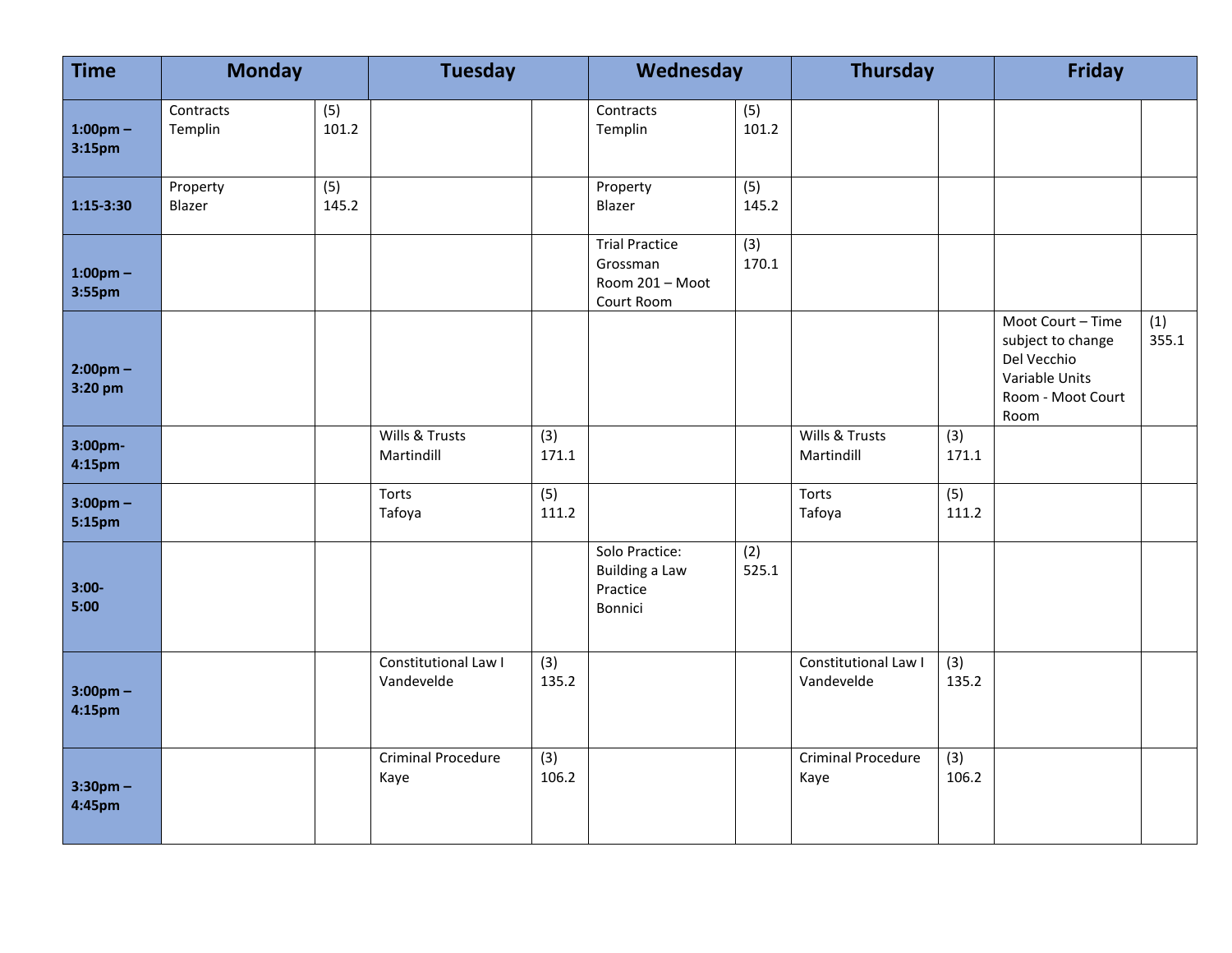| <b>Time</b>                  | <b>Monday</b>                                                  |                              | <b>Tuesday</b>                   |              |                                                                | Wednesday                    |                                  |              | <b>Friday</b>                                                        |       |
|------------------------------|----------------------------------------------------------------|------------------------------|----------------------------------|--------------|----------------------------------------------------------------|------------------------------|----------------------------------|--------------|----------------------------------------------------------------------|-------|
| $3:45$ pm –<br>4:45pm        | <b>Advanced Legal</b><br>Research<br>Wickman                   | (1)<br>297.1                 |                                  |              |                                                                |                              |                                  |              |                                                                      |       |
| $3:45$ pm $-$<br>5:00pm      | Criminal Procedure<br>Semeraro                                 | (3)<br>106.1                 |                                  |              | <b>Criminal Procedure</b><br>Semeraro                          | (3)<br>106.1                 |                                  |              |                                                                      |       |
| $4:00 \text{pm} -$<br>5:15pm |                                                                |                              |                                  |              |                                                                |                              |                                  |              | Alternate Dispute<br>Resolution Society -<br>Letts<br>Variable Units | 425.1 |
| 4:00pm-<br>5:30pm            | Legal Writing I<br><b>TBA</b><br>Legal Writing I<br><b>TBA</b> | (3)<br>099.3<br>(3)<br>099.4 |                                  |              | Legal Writing I<br><b>TBA</b><br>Legal Writing I<br><b>TBA</b> | (3)<br>099.3<br>(3)<br>099.4 |                                  |              |                                                                      |       |
| $4:00 \text{pm} -$<br>5:50pm | Patent & Trademark<br>Clinic<br>Blazer/Samporna/He<br>rnandez  | (3)<br>596.1                 |                                  |              | Introduction to<br>Sports Law<br>Grossman                      | (2)<br>246.1                 |                                  |              |                                                                      |       |
| 4:30 pm $-$<br>5:25pm        |                                                                |                              |                                  |              | <b>Scholarly Legal</b><br>Writing-<br><b>Brown</b>             | (1)<br>418.1                 |                                  |              |                                                                      |       |
| $4:30pm$ -<br>5:45pm         | Externship I<br>Tropp<br>ABA Cap: 10<br>Variable Units         | 697.1                        | <b>MBE Mastery</b><br>Oberjuerge | (3)<br>533.1 | Externship II & III<br>Tropp<br>Variable units                 | 698.1<br>699.1               | <b>MBE Mastery</b><br>Oberjuerge | (3)<br>533.1 |                                                                      |       |

## **Evening Schedule**